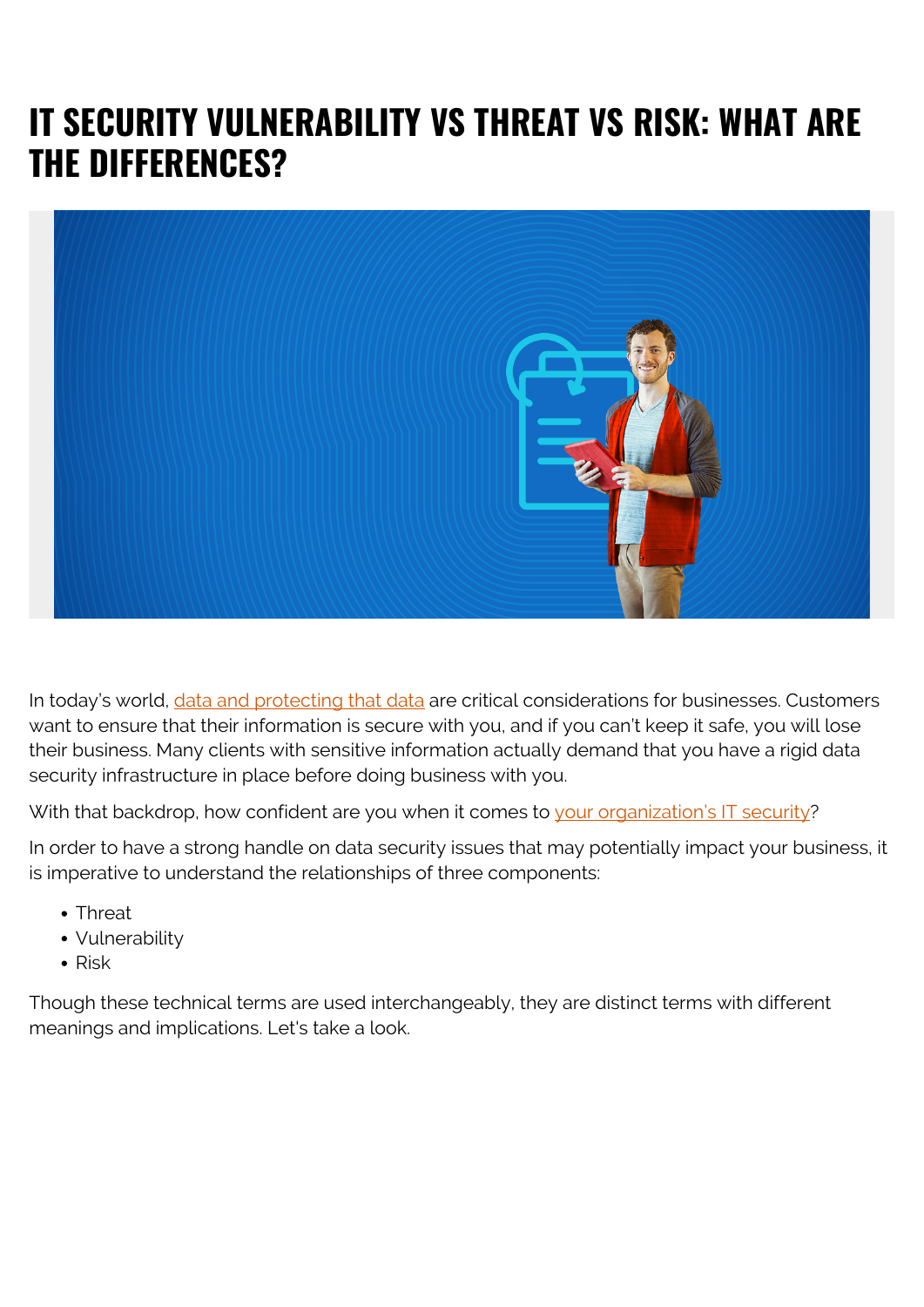

*is part of our [Security & Compliance Guide.](https://blogs.bmc.com/blogs/security-introduction/) Use the right-hand menu to navigate.)*

#### **IT security vulnerability vs threat vs risk**

David Cramer, VP and GM of Security Operations at BMC Software, explains:

## **What is a threat?**

A threat refers to a new or newly discovered incident that has the potential to harm a system or your company overall. There are three main types of threats:

- **Natural threats**, such as floods, hurricanes, or tornadoes
- **Unintentional threats**, like an employee mistakenly accessing the wrong information
- **Intentional threats**, such as spyware, malware, adware companies, or the actions of a disgruntled employee

Worms and viruses are categorized as threats because they could cause harm to your organization through exposure to an automated attack, as opposed to one perpetrated by humans. Most recently, on May 12, 2017, the WannaCry Ransomware Attack began bombarding computers and networks across the globe and has since been described as the biggest attack of its kind. Cyber criminals are constantly coming up with creative new ways to compromise your data, as seen in the 2017 Internet Security Threat Report

These threats may be uncontrollable and often difficult or impossible to identify in advance. Still, certain measures help you assess threats regularly, so you can be better prepared when a situation does happen. Here are some ways to do so:

- **Ensure your team members are staying informed** of current trends in **[cybersecurity](https://blogs.bmc.com/blogs/cybersecurity/)** so they can quickly identify new threats. They should subscribe to blogs (like [Wired\)](https://www.wired.com/category/security/) and podcasts (like [Techgenix Extreme IT\)](https://itunes.apple.com/us/podcast/techgenix-xtreme-it-podcast/id1198236101?mt=2) that cover these issues, and join professional associations so they can benefit from breaking news feeds, conferences, and webinars.
- **Perform regular threat assessments** to determine the best approaches to protecting a system against a specific threat, along with assessing different types of threats.
- **Conduct penetration testing** by modeling real-world threats in order to discover vulnerabilities.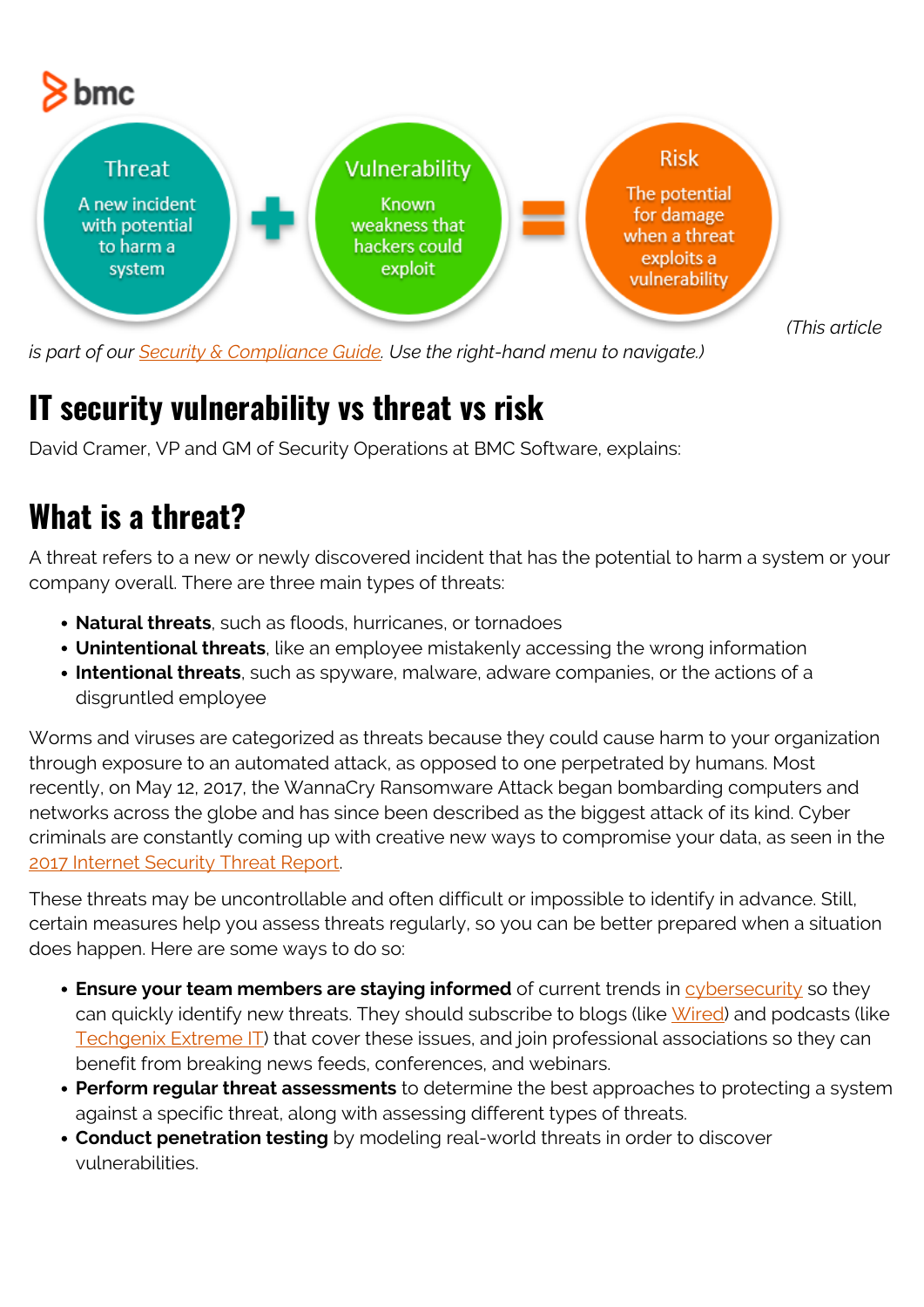# **What is a vulnerability?**

A vulnerability refers to a **known** weakness of an asset (resource) that can be exploited by one or more attackers. In other words, it is a known issue that allows an attack to succeed.

For example, when a team member resigns and you forget to disable their access to external accounts, change logins, or remove their names from company credit cards, this leaves your business open to both intentional and unintentional threats. However, most vulnerabilities are exploited by automated attackers and not a human typing on the other side of the network.

Testing for vulnerabilities is critical to ensuring the continued security of your systems. By identifying weak points, you can develop a strategy for quick response. Here are some questions to ask when determining your security vulnerabilities:

- Is your data backed up and stored in a secure off-site location?
- Is your data stored in the cloud? If yes, how exactly is it being protected from cloud vulnerabilities?
- What kind of network security do you have to determine who can access, modify, or delete information from within your organization?
- What kind of antivirus protection is in use? Are the licenses current? Is it running as often as needed?
- Do you have a data recovery plan in the event of a vulnerability being exploited?

Understanding your vulnerabilities is [the first step](http://arch.simplicable.com/arch/new/the-big-list-of-information-security-vulnerabilities) to managing your risk. ([Learn more about](https://blogs.bmc.com/blogs/vulnerability-management/) [vulnerability management.\)](https://blogs.bmc.com/blogs/vulnerability-management/)

## **What is risk?**

Risk is defined as the **potential** for loss or damage when a threat exploits a vulnerability. Examples of risk include:

- Financial losses
- Loss of privacy
- Damage to your reputation Rep
- Legal implications
- Even loss of life

Risk can also be defined as:

#### *Risk = Threat x Vulnerability*

Reduce your potential for risk by creating and implementing a [risk management](https://blogs.bmc.com/blogs/risk-management/) plan. Here are the key aspects to consider when developing your risk management strategy:

- **Assess [risk](https://blogs.bmc.com/blogs/risk-assessment-vs-vulnerability-assessment/) and determine needs**. When it comes to designing and implementing a risk [assessment](https://blogs.bmc.com/blogs/risk-assessment-vs-vulnerability-assessment/) framework, it is critical to prioritize the most important breaches that need to be addressed. Although frequency may differ in each organization, this level of assessment must be done on a regular, recurring basis.
- **Include a total stakeholder perspective**. Stakeholders include the business owners as well as employees, customers, and even vendors. All of these players have the potential to negatively impact the organization (potential threats) but at the same time they can be assets in helping to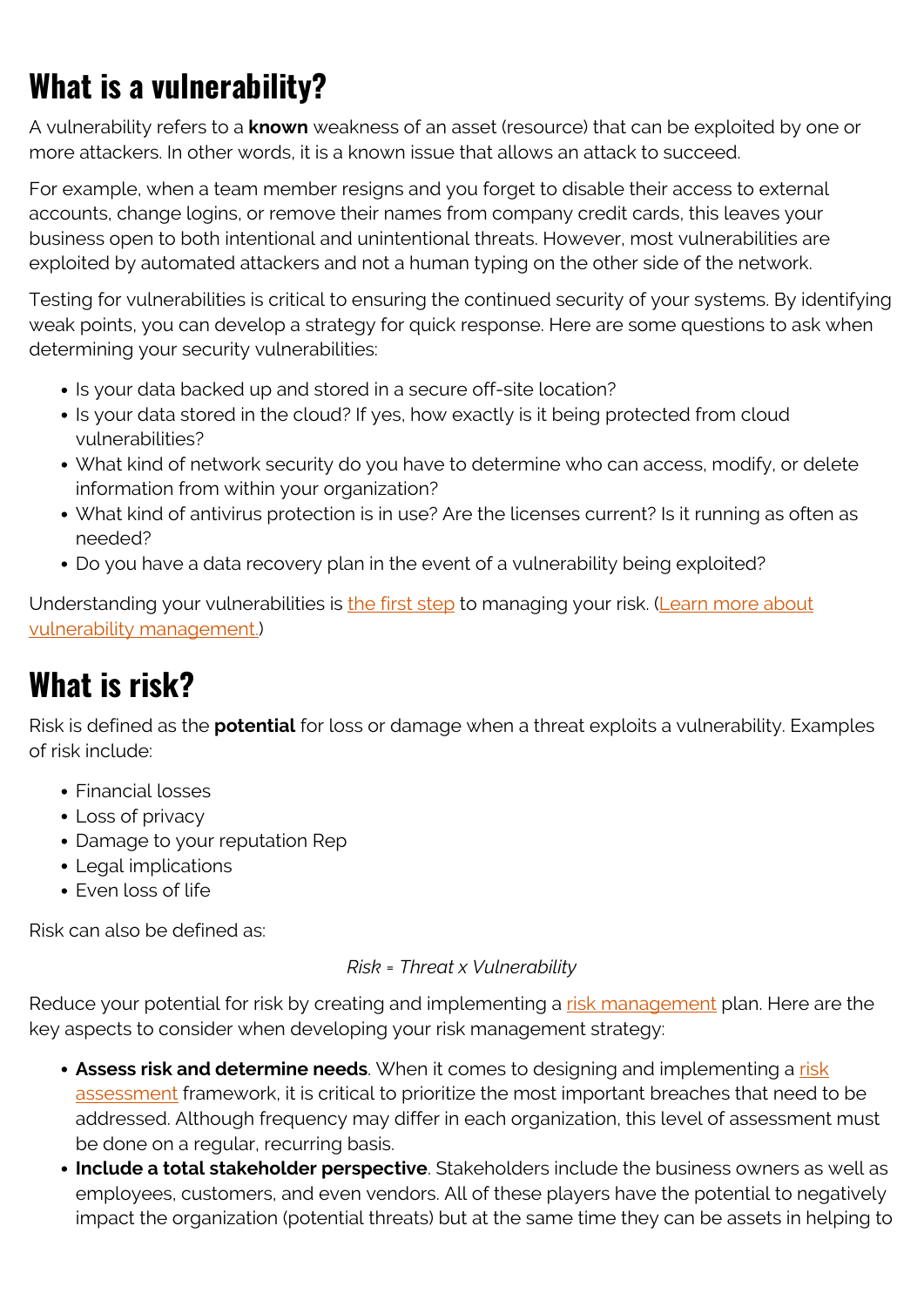mitigate risk.

- **Designate a central group of employees** who are responsible for risk management and determine the appropriate funding level for this activity.
- **Implement appropriate policies and related controls** and ensure that the appropriate end users are informed of any and all changes.
- **Monitor and evaluate policy and control effectiveness**. The sources of risk are everchanging, which means your team must be prepared to make any necessary adjustments to the framework. This can also involve incorporating new monitoring tools and techniques.

### **Threat, vulnerability, and risk: an example**

To summarize the concepts of threat, vulnerability, and risk, let's use the real-world example of a hurricane.



The **threat** of a hurricane is outside of one's control.

However, knowing that a hurricane could strike can help business owners assess weak points and develop an action plan to minimize the impact. In this scenario, a **vulnerability** would be not having a data recovery plan in place in the event that your physical assets are damaged as a result of the hurricane. The **risk** to your business would be the loss of information or a disruption in business as a result of not addressing your vulnerabilities.

Accurately understanding the definitions of these security components will help you to be more effective in designing a framework to identify potential threats, uncover and address your vulnerabilities in order to mitigate risk.

#### **Additional resources**

For related reading, explore these resources:

- [BMC Security & Compliance Blog](https://blogs.bmc.com/blogs/categories/secops-security-compliance/)
- [State of SecOps](https://blogs.bmc.com/blogs/state-of-secops/)
- [Introduction To Enterprise Security](https://blogs.bmc.com/blogs/enterprise-security/)
- [What is Security Threat Modeling?](https://blogs.bmc.com/blogs/threat-modeling/)
- [Threat Remediation Explained](https://blogs.bmc.com/blogs/what-is-threat-remediation-threat-remediation-explained/)
- [DevSecOps? The Role of Security in DevOps Architecture](https://blogs.bmc.com/blogs/devops-devsecops/)